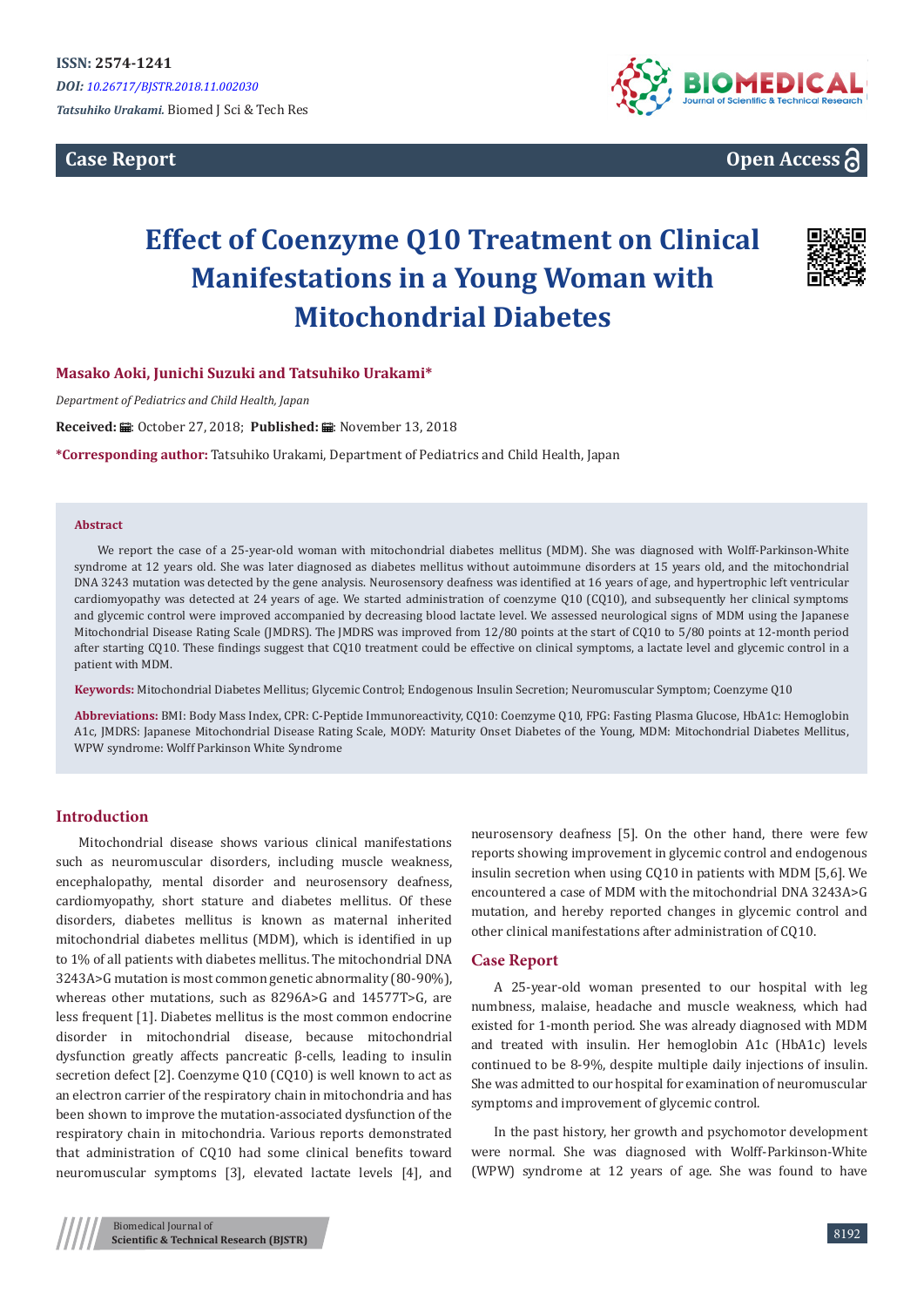glucosuria through a urine glucose screening at schools at 15 years of age and identified as having diabetes in the detailed examination of the screening program. She was not obese with body mass index (BMI) of 18.8kg/m<sup>2</sup>, β-cell associated antibodies were all negative, and insulin secretion capacity was maintained at the time

of diagnosis. There were no neuromuscular symptoms, including muscle weakness, fatigue and impaired hearing, at that time. Subsequently, maturity-onset diabetes of the young (MODY) genes and mitochondrial DNA genes were analyzed, and the mitochondrial DNA 3243A>G mutation was detected (Figure 1).



Neurosensory deafness was identified by an audiogram at 16 years of age, and hypertrophic left ventricular cardiomyopathy was detected at 24 years of age. Her 53-year-old mother and 24-yearold younger sister were also identified as the mitochondrial DNA 3243A>G mutation at the same time as this patient. Her mother already had diabetes mellitus, neurosensory deafness and Hashimoto disease. Her sister had no clinical symptom associated with the mitochondrial DNA mutation. Upon hospitalization, the patient's height, body weight, and BMI were 155.4cm (-1.6 SD),  $44.5\text{kg}$  and  $18.4\text{kg/m}^2$ , respectively. There was neither muscle weakness nor muscle atrophy in the upper and lower extremities, and her sense of touch and pressure at the extremities was normal. The Achilles tendon reflex and peripheral sensation were diminished; bilateral pure tone was 40-50dB. Fasting plasma glucose (FPG) level was 181 mg/dL, HbA1c level 10.3%, Plasma C-peptide immunoreactivity (CPR) level 0.25ng/dL, and blood lactate level 28.8mg/dL. Electrocardiogram showed WPW syndrome. Computed tomography images showed no calcification, but mild atrophy of the whole brain and cerebellum was detected by magnetic resonance imaging. These findings suggested aggravation of glycemic control and decreasing insulin secretion possibly due to progression of mitochondrial dysfunction. We tried to use CQ10 of 30 mg concomitant with prosultiamine of 225mg, levocarnitine chloride of 300mg, and tocopherol acetate of 100mg daily aimed to rescue the mitochondrial dysfunction proposed by previous studies [3-6].

To evaluate clinical effect of CQ10 treatment on glycemic control and endogenous insulin secretion, we examined HbA1c and plasma CPR levels after administration of CQ 10. We conducted glucagon loading test (CPR levels at 3, 6, 9, and 15 minutes after administration of glucagon of 1mg) to evaluate furthermore endogenous insulin secretion. We also examined blood lactate levels and assessed neurological signs of MDM using the Japanese Mitochondrial Disease Rating Scale (JMDRS). The JMDRS was revised following the European Neuromuscular Center mitochondrial disease rating scale in 2003 [7-9]. The JMDRS is useful for evaluation of clinical symptoms of MDM and has enabled longitudinal analysis of disease progression. Figure 2 shows the clinical course after administration of CQ10. Self-monitored FPG and HbA1c levels were improved from 181mg/dL, 10.3% before using CQ10, 157mg/dL, 8.5% at 2-month period, 130mg/dL, 7.2% at 7-month period and 105mg/dL, 6.8% at 12-month period after using CQ10. Fasting CPR levels before and 2 months, 7 months and 12 months after using CQ10 were 0.21, 0.53, 0.68 and 0.70ng/mL, respectively. There was also improvement in plasma CPR reaction on glucagon loading test as shown in Figure 3. On the other hand, there was no increase in the daily insulin dose. Blood lactate levels decreased from 28.8mg/dL before using CQ10 to below 10 mg/dL during using CQ10. The JMDRS was 12/80 points at the start of CQ10, and decreased to 10/80 points at 2-month period, 9/80 points at 7-month period and 5/80 points at 12-month period after starting CQ10. There was no need to increase the insulin dose. There were no problematic adverse events during use of CQ10.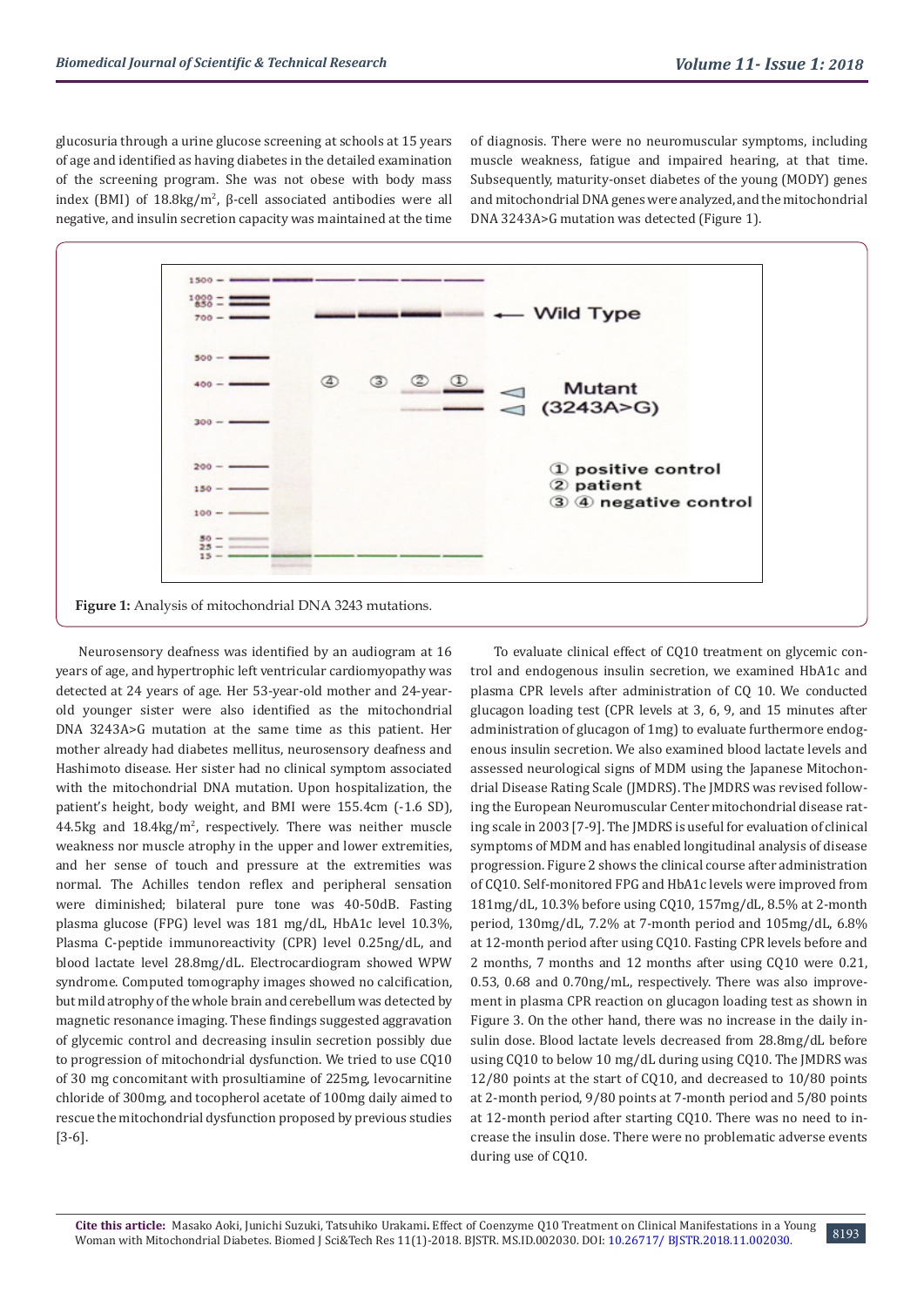

**Figure 2:** Clinical course of the patient with mitochondrial diabetes mellitus after using CQ10.



**Figure 3:** Changes in C-peptide (CPR) levels on glucagon loading test before and after using CQ10.

## **Discussion**

CQ10 is an essential electron carrier in the mitochondrial respiratory chain. It acts as an electron carrier in the electron transport chain from complex I-Ⅱ to complex Ⅱ-Ⅲ, and is present in all tissues and cells in the inner mitochondrial membrane [10]. CQ10 is also a lipid-soluble antioxidant and scavenges reactive oxygen species [11]. The mechanisms connecting mitochondrial DNA 3243 mutations and onset of diabetes are thought to be as follows:

a) Accelerated production of reactive oxygen species and increased oxidative stress,

b) Reduced oxidative phosphorylation and decreased ATP levels in pancreatic β-cells,

c) Damaged signal transduction in pancreatic β-cells and reduction in their cell numbers due to apoptosis,

d) Exhaustion of insulin secretion [12-14].

 CQ10 plays a role in stopping step 1), thereby preventing progression to steps 2), 3), and 4). Accordingly, administration of CQ10 might prevent the advance to insulin exhaustion; improving insulin secretion and glycemic control. Richter et al. [15] reported that insulin secretory defects may result from anti-oxidation activities and dysfunction in the mitochondrial respiratory chain. Administration of CQ10 can stop the dysfunction of the mitochondrial respiratory chain and insulin secretion could be improved. The course of the patient described showed important clinical information of possibility of improvement in glycemic